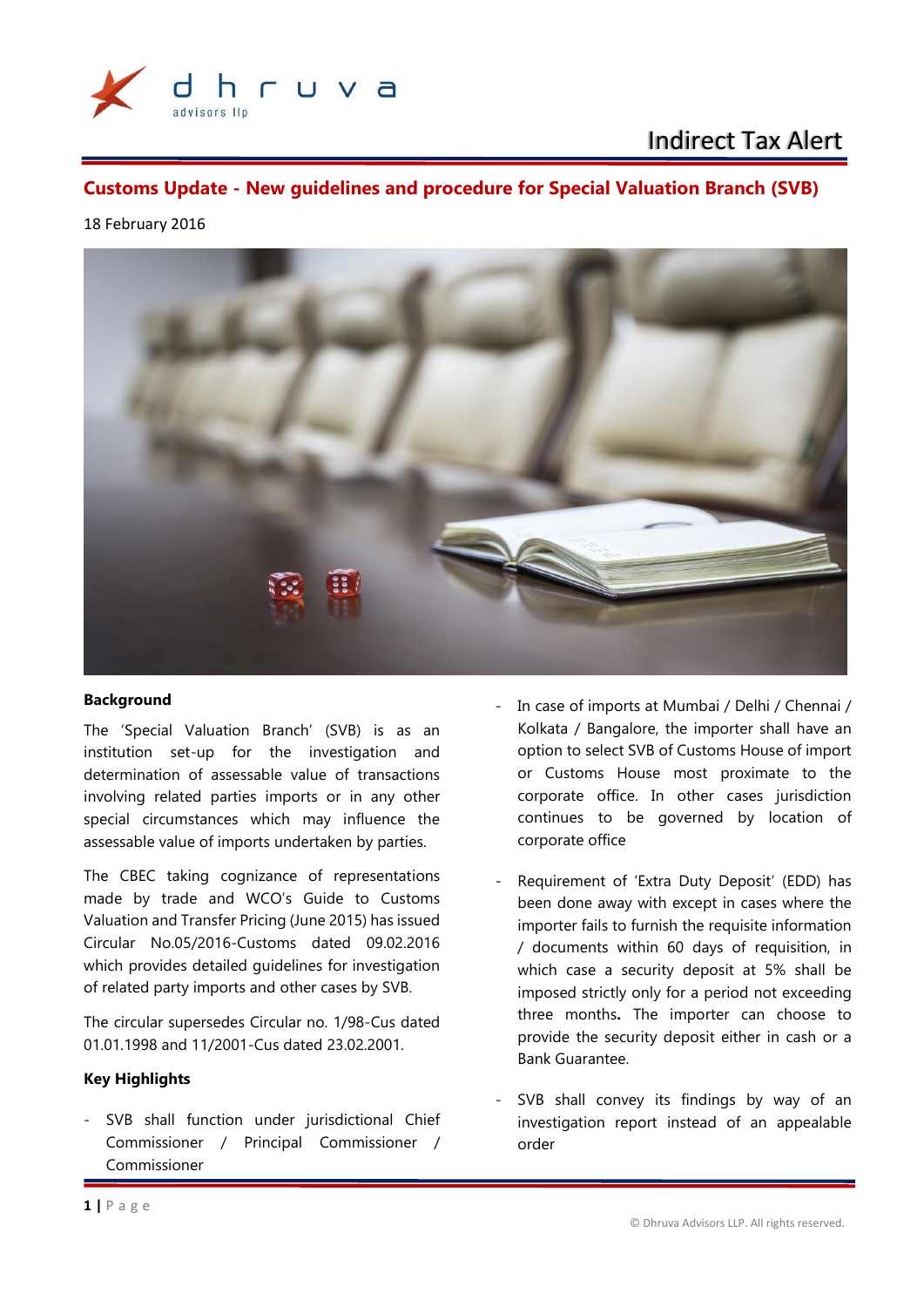- Imports of prototypes, exempt goods or goods valuing less than 1 lakhs [cumulatively not exceeding 25 lakhs in any financial yearl cannot be taken up for investigation.
- Renewal of SVB orders has been discontinued. In case of change in circumstances or terms and conditions of the agreement, the importer shall declare the same at the place of import.

### **Detailed Procedure**

- 1. Procedure for considering reference to SVB
- 1.1. Importer shall file a bill of entry (BoE) along with Annexure A prescribed in the circular. In case of related party importers or transactions involving special circumstances the importers are advised to file an advance bill of entry under Second Proviso to Section 46(3) of the Customs Act 1962.
- 1.2. The proper officer (PO) shall within 3 days of filing of BoE complete examination and submit the report to the Commissioner.
- 1.3. The Commissioner shall after considering the preliminary findings either refer the matter to SVB for further investigation and provisionally assess the goods, or allow final assessment of the goods.
- 2. Procedure for reference to SVB
- 2.1. The PO shall carry out provisional assessment and release the goods. The PO shall alongside the provisional assessment call for further information in the format prescribed under Annexure B. The importer would be required to furnish the documents and information within 60 days.
- 2.2. Upon completion of provisional assessment the records shall be transferred to the jurisdictional SVB within a maximum of 3 working days of the release of goods.
- 2.3. The documents received shall be duly acknowledged by the SVB and an intimation shall be forwarded to Risk Management Division (RMD) and the referring appraising

group so that provisional assessment continue without security deposit or bank guarantee.

- 3. Procedure in Special Valuation Branch
- 3.1. The SVB shall assign a case number, update the Central Registry Database (CRD) and also inform the RMD of various details for inserting suitable instructions at all Customs Houses to ensure provisional assessment during the continuation of the SVB investigation.
- 3.2. The SVB may call for further information of documents required and where the importer fails to provide documents and information within 60 days of such requisition, security deposit at a rate of 5% of the declared assessable value shall be imposed by the Commissioner for a period not exceeding the next three months.
- 3.3. The SVBs shall complete the investigations and issue its findings within 2 months from the date of receipt of information. An extension of upto 2 months can be granted, however, where investigations are not completed within 4 months, the matter shall be put up before the Chief Commissioner for extension of period as is deemed fit.
- 3.4. Upon completion of investigation, the SVB shall submit its findings before the Principal Commissioner / Commissioner quantifying the extent of influence on the transaction value. Upon approval by the Principal Commissioner / Commissioner, an investigation report (IR) shall be prepared and communicated to all referring customs where imports have been provisionally assessed.
- 4. Finalization of assessment
- 4.1. Upon receipt of IR where the declared value is found confirming to Rule 3 of Customs Valuation Rules 2007, the customs stations shall immediately finalize the provisional assessments. No speaking order shall be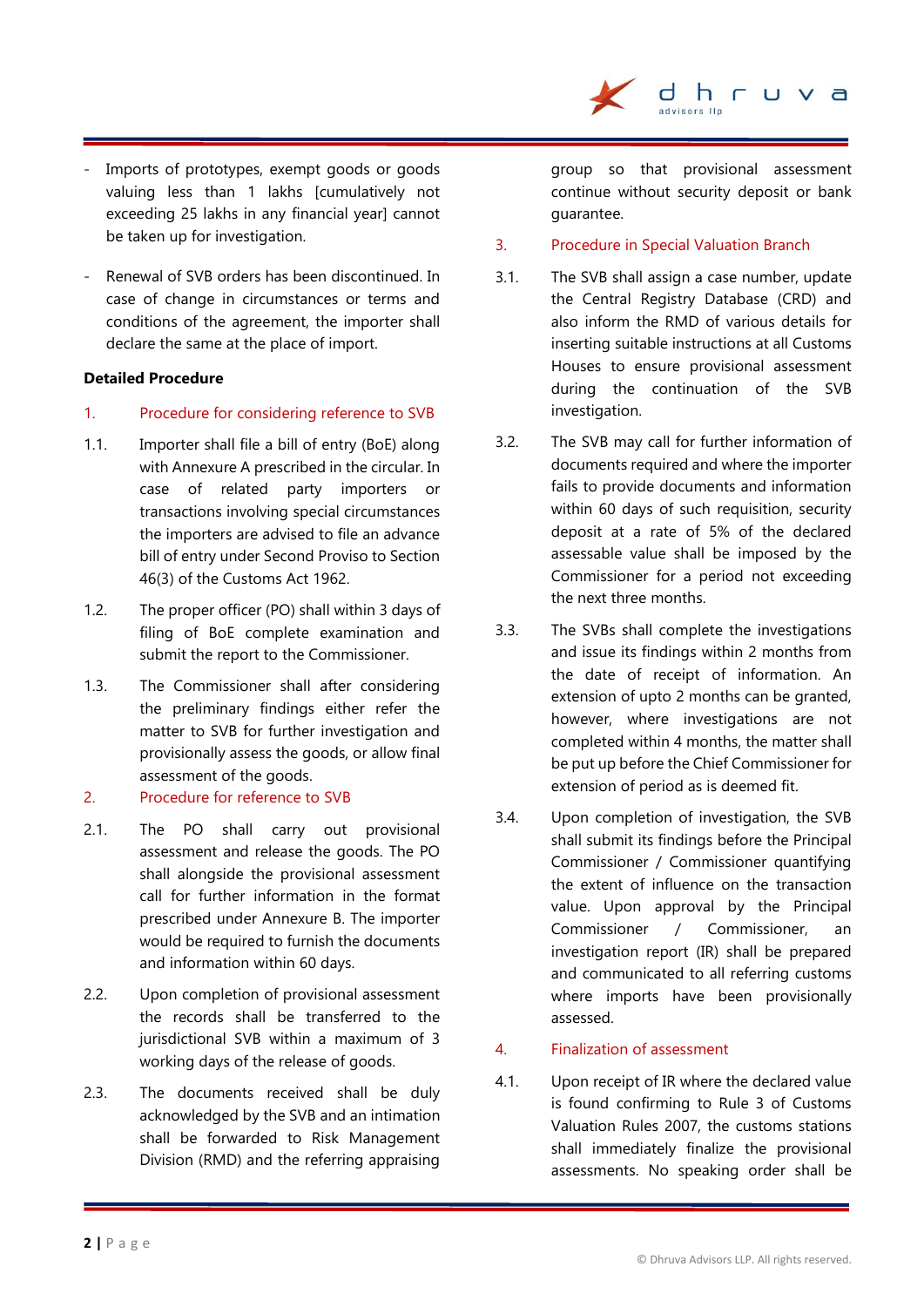issued for finalization of provisional assessment in such cases.

- 4.2. In case the IR gives a finding that the declared value has been influenced, the PO shall issue a show cause notice within 15 days of receipt of IR. In case of imports through multiple customs locations, the jurisdictional commissioner of SVB, shall after issue of notice by POs, make a proposal to the Commissioner (Customs), CBEC recommending appointment of a common adjudicating authority by the Board for passing order for finalization of the provisional assessment.
- 4.3. The adjudicating authority shall, after following principles of natural justice, pass an order quantify the extent of influence on declared transaction value and endorse the same to the RMD for updating the CRD.
- 4.4. The importer may file an appeal against the said order as per the statutory provisions.
- 5. Change in circumstance surrounding the sale
- 5.1. In case of change in circumstances of sale or terms and conditions of the agreement between the buyer and related seller, the importer is required to declare the same at the place of import in the format prescribed [Annexure C].
- 5.2. Renewal of SVB orders has been discontinued.

### 6. Disposal of pending cases

6.1. For disposal of pending renewals the CBEC has issued Circular no. 04/2016-Customs dated 09.02.2016 which provides for dispensation of renewal process in case there is no change in circumstance surrounding the sale on the filing of the prescribed declaration by the importer. In case there is a change in circumstances surrounding the sale the procedure as detailed herein above shall be followed.

6.2. In such cases where the importer has furnished the requisite documents and information the EDD shall be discontinued. The exercise of withdrawing EDD shall be completed by 31.05.2016. All renewal applications filed by 31.12.2015 are should be disposed of latest by 31.10.2016.

dhr

 $\overline{\mathbf{d}}$ 

6.3. Instructions to follow the above prescribed procedure for all pending SVB investigations and bring down the pendency to 10% in each month to close all existing cases by 31.10.2016.

### **Our Comments**

The new procedure provided in the circular has been introduced with the intent to simplify and streamline the entire framework for SVB investigation. The communication of findings of the SVB through an Investigation Report instead of an appealable order, doing away with renewal and provision for appointment of common adjudicating authority would minimize multiplicity of litigation. Withdrawal of requirement to renew SVB orders would help ease the departmental resources which could be channelized for other pendencies. Removal of levy of EDD is very progressive measure and would help in reducing working capital requirement for the importers. Other initiatives such as option to choose the jurisdictional SVB and option given to the importer to make security deposit either by way of cash deposit or bank guarantee are a welcome move. The new procedure for SVB valuation shows the Government's commitment in fulfilling its promise of 'Ease of doing business' in India.

However, in instances where the importer chooses to appeal against the order of the PO, whether the facility of provisional assessment would continue, is a critical question. The clarifications, does not answer the question and in all likelihood a negative order would swiftly be followed by finalization of assessment, thereby leading to the usual rigmarole of filing appeals against all finalized bills of entry and claim for refunds. **[Circular No. 04/2016 and 05/2016 – Customs dated 09th February 2016]**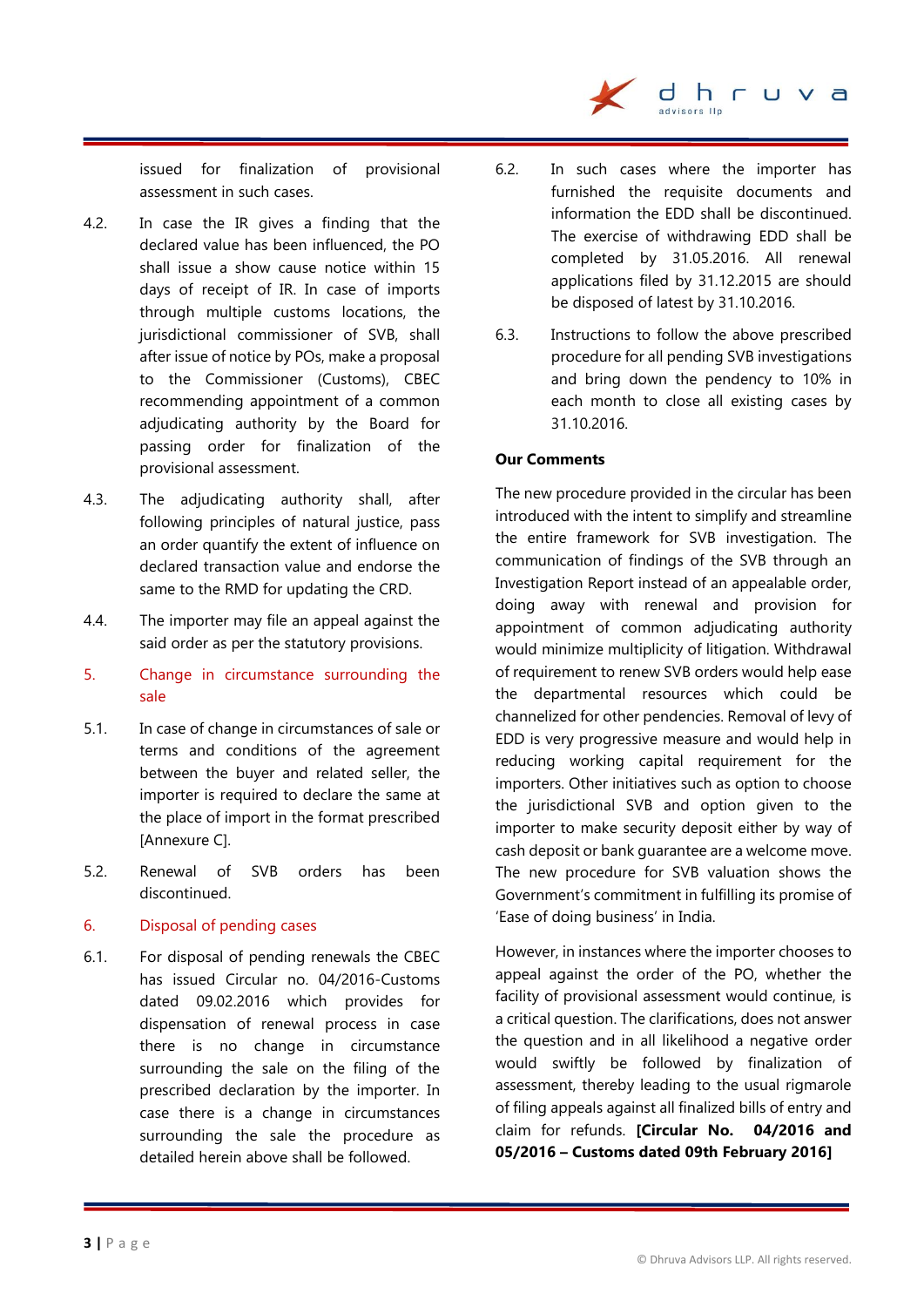

# Process Flow